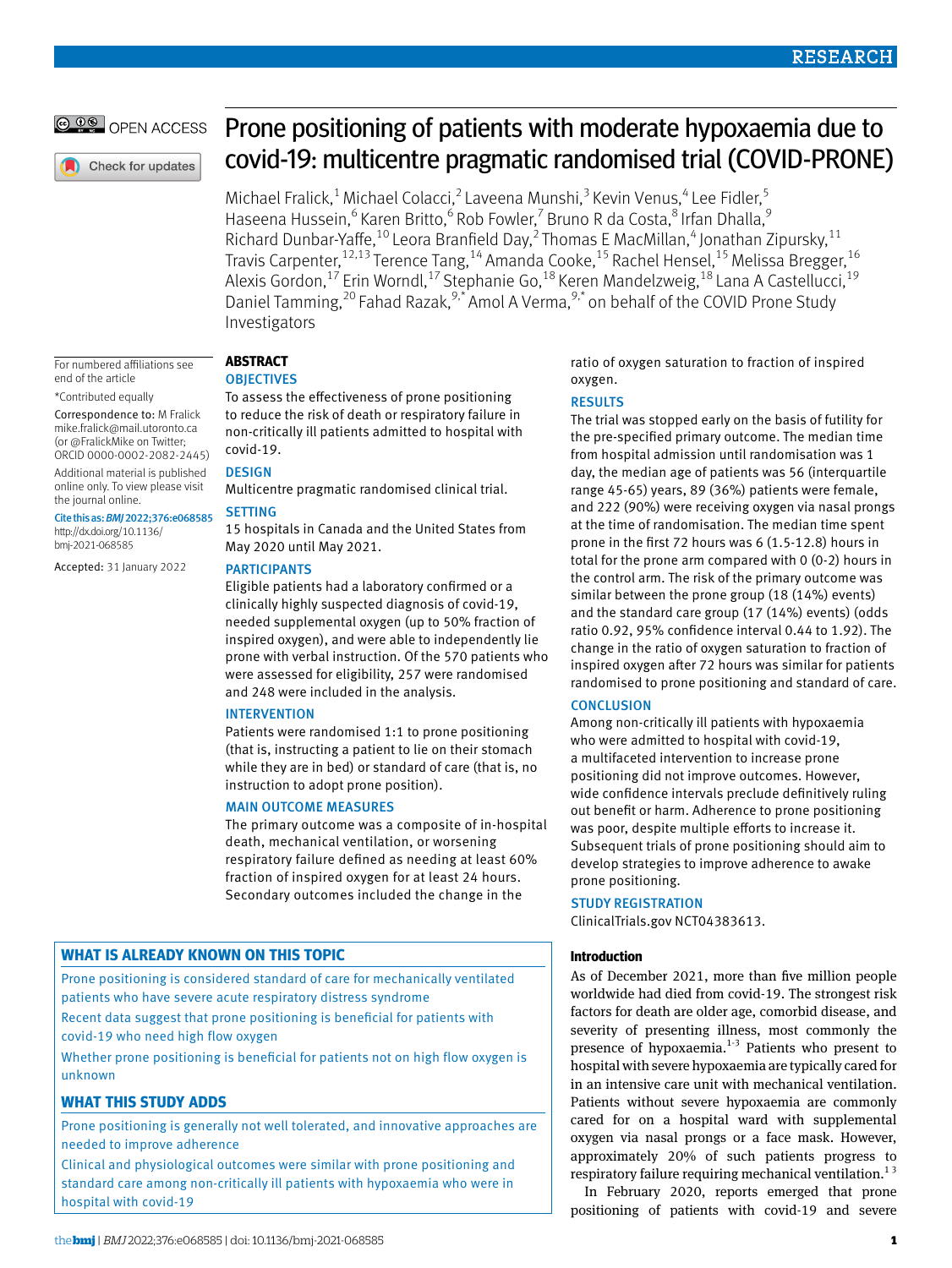hypoxaemia may reduce the risk of respiratory failure and death.<sup>45</sup> Prone positioning has been part of clinical practice since the 1970s and is considered standard of care for mechanically ventilated patients who have severe acute respiratory distress syndrome.<sup>67</sup> Prone positioning can improve oxygenation for multiple physiological reasons, including decreased forces on the lungs from the heart and gastrointestinal organs that allow for improved lung expansion and decreased ventilation and perfusion mismatch.<sup>6</sup> Early uncontrolled studies suggested that prone positioning might also be beneficial for patients with covid-19 who were not yet intubated, preventing the need for intubation.4 8 Because these findings occurred at a time when some intensive care units were overwhelmed and no effective treatments for covid-19 were available, they were shared widely on social media and in the lay press, leading to substantial adoption in practice.

Multiple observational studies have examined the effectiveness of prone positioning in non-intubated patients with covid-19.<sup>6</sup> The results have been conflicting, with some studies showing a modest improvement in oxygenation and others showing no improvement.<sup>6</sup> One randomised trial of 30 nonintubated patients with covid-19 identified no improvement in oxygenation, but the trial was stopped early owing to a lack of adherence to the intervention.<sup>9</sup> A recently published meta-trial of patients needing high flow nasal cannulas identified a lower risk of treatment failure (that is, a composite of intubation or death) for patients randomised to prone positioning.<sup>10</sup> Whether prone positioning is effective in managing patients with milder forms of hypoxaemia remains unclear. Because prone positioning has potential risks to patients (for example, aspiration and patient discomfort) and healthcare providers (requires more personnel time spent in the room with an infectious patient) and may be difficult for patients to tolerate, randomised trials are needed to evaluate the risks and benefits. We conducted a multicentre pragmatic randomised clinical trial to assess the effectiveness of prone positioning to reduce the risk of death or respiratory failure in non-critically ill patients admitted to hospital with covid-19 (NCT04383613).

#### **Methods**

#### Trial design

We conducted an unblinded pragmatic randomised clinical trial of prone positioning of patients admitted to hospital with confirmed or suspected covid-19 in 15 hospitals in Canada and the United States from May 2020 until May 2021. Our study included a mix of academic teaching hospitals (62%) and community hospitals (38%). All patients were on a ward at the time of randomisation, most hospitals (69%) had more than 120 inpatient ward beds, the patient to physician ratio was typically 15 to one, and the patient to nurse ratio was typically four to one. Patients were eligible for inclusion if they had a laboratory confirmed or clinically highly suspected diagnosis of covid-19, needed supplemental oxygen (up to 50% fraction of inspired oxygen), and were able to independently adopt a prone position with verbal instruction. Randomisation took place within 48 hours of admission to hospital, and patients were excluded if prone positioning was contraindicated (for example, owing to recent abdominal surgery), impractical (for example, owing to dementia or severe delirium), or mechanical intubation was indicated at the time of randomisation as per the patient's treating physician (see study protocol). Co-enrolment in other clinical trials was allowed.

The trial protocol was approved by the institutional review board at each site (or by a centralised institutional review board as applicable) and was overseen by the trial's steering committee (NCT04383613). An independent data monitoring committee was established and reviewed the interim analysis results so that the trial investigators were blinded. Each patient gave informed consent. Patients were not involved in the design or planning of this study.

#### Data collection

We collected the following baseline data for each patient: demographics, comorbid conditions, vital signs, laboratory values, and imaging reports. We also recorded oxygenation and fraction of inspired oxygen data up to five times a day for the first 72 hours after randomisation. Given the pragmatic nature of this trial, these data were abstracted from the patient's chart on the basis of routine vital signs documentation.

We assessed self-reported time spent in the prone position from the time of randomisation to 72 hours, and from 72 hours until day 7. The duration of the hospital admission, occurrence of adverse events, receipt of mechanical ventilation, and vital status at hospital discharge were also recorded.

#### Randomisation and trial procedures

Patients were randomly assigned in a one to one ratio, stratified by site, to either prone positioning or standard of care (that is, no instruction to adopt prone position), using a web based system with concealment of allocation. We followed patients until the first of death, discharge from hospital, or 30 days. Patients randomised to prone positioning were recommended to adopt a prone position four times a day (up to two hours for each session) and encouraged to sleep in prone position overnight. These practices were recommended for up to seven days in hospital, until hospital discharge, or until the patient no longer needed supplemental oxygen (whichever came first). Multiple strategies were implemented to encourage prone positioning. Firstly, on enrolment, a member of our research team instructed participants in the prone position group to adopt and maintain prone positioning. Secondly, participants received a phone call from the research team to encourage them to adopt a prone position on day 3 and day 7. Our data from the feasibility analysis indicated that additional strategies were needed to improve adherence, so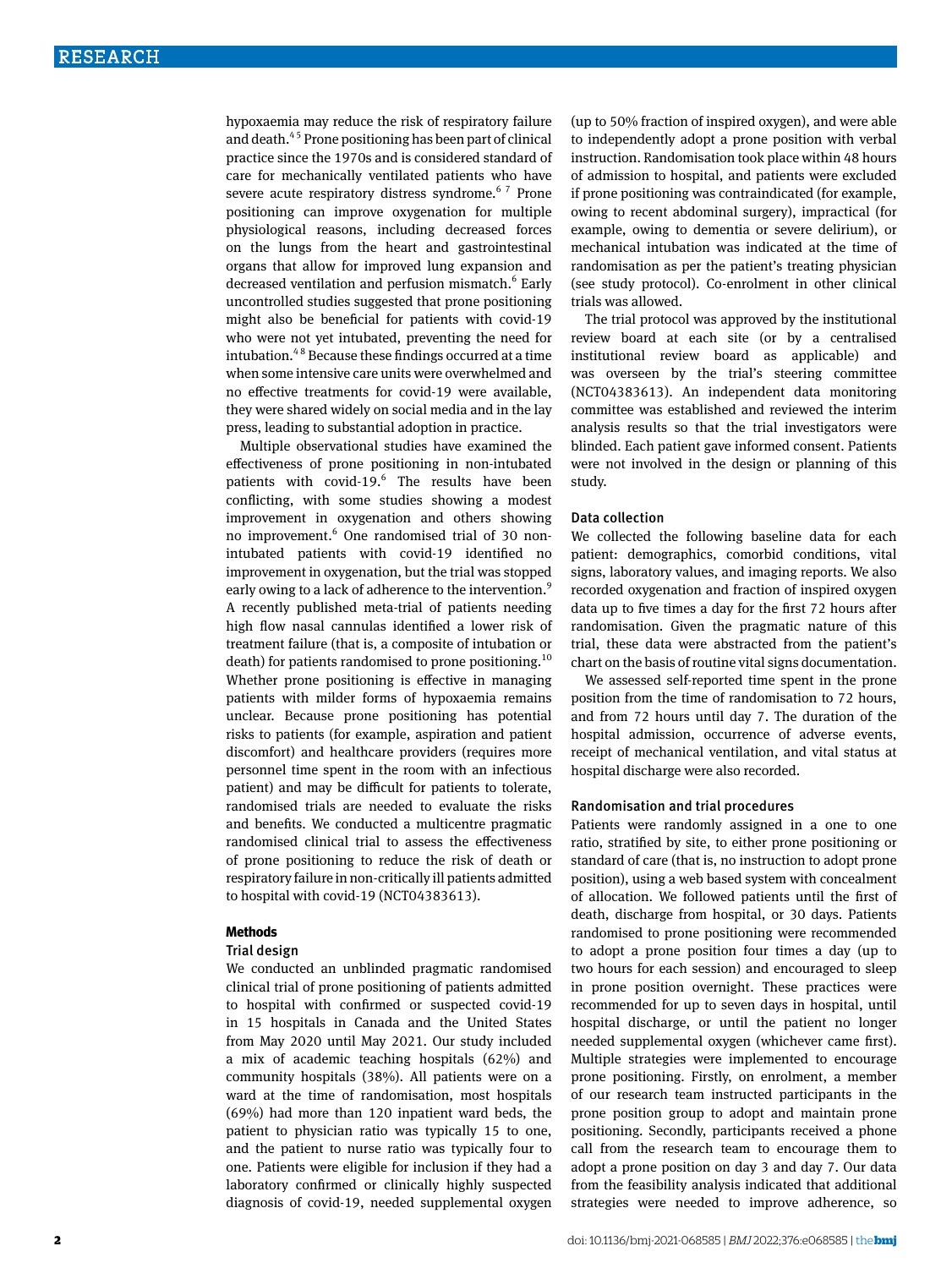we implemented additional strategies. Specifically, after reviewing the data from the first 30 patients randomised, we identified that the time spent prone for patients randomised to prone positioning was lower than anticipated (median time of seven hours over the first 72 hours). We decided to continue with the trial and implement additional strategies to increase prone positioning. The decision was also informed by the urgent need for high quality trial evidence on this question during the worsening state of the pandemic in North America.

Our additional, and now third, mechanism to improve adherence included a member of the research team visiting the patients in hospital to encourage them to adopt prone positioning. Fourthly, the nurses caring for the patients were requested to remind the patients to lie prone. Fifthly, at sites where this was possible, an electronic order indicating that the patient should adopt prone positioning was placed in the patient's electronic medical record. Sixthly, additional pillows were provided to patients randomised to prone positioning. Seventhly, one common reason for difficulty maintaining a prone position was arthritis and a history of lower back pain, so we incorporated this information into the exclusion criteria as an additional reason why patients should be excluded because of an inability to maintain prone position. Finally, we created a chart insert for sites with paper charts, indicating the arm to which the patient was randomised to serve as a reminder to the healthcare team.

#### Outcome measures

The primary outcome was a composite of in-hospital death, mechanical ventilation (that is, intubation or bilevel positive airway pressure), or worsening respiratory failure defined as needing at least 60% fraction of inspired oxygen for more than 24 hours. We included the last of these in our composite outcome because of the inclusion of patients who had a prespecified do-not-intubate order. Secondary outcomes included the components of the composite analysed individually, time spent in prone position, change in the ratio of oxygen saturation to fraction of inspired oxygen, time to discharge from hospital, and the rate of serious adverse events.

#### Statistical analysis

Our trial was planned before effective treatments were available for patients with covid-19. We planned for 80% power and a two sided  $\alpha$  of 0.05, and we assumed that the risk of our composite outcome would be 45%.<sup>111</sup> With the goal of detecting a 15% reduction in the primary outcome, our total estimated sample size was 340 and allowed for one interim analysis at 50% patient recruitment (n=170).

The primary analysis was based on an intentionto-treat approach. We analysed our primary outcome by using a multivariable logistic regression model, controlling for age and sex. Relative risk was estimated from the odds ratio. We planned a priori the following subgroup analyses of the primary outcome: severity of hypoxaemia at randomisation based on arterial blood gas, age, chest radiograph findings, and amount of supplemental oxygen at baseline before randomisation (see supplementary methods).

We analysed our secondary analysis of time to hospital discharge by using a Cox proportional hazards model that adjusted for age and sex. We analysed the change in the ratio of oxygen saturation to fraction of inspired oxygen over the first 72 hours by using an analysis of covariance model that adjusted for the baseline ratio as well as age and sex. We also did a post hoc analysis to identify whether longer time spent prone was associated with improved outcomes (supplementary methods).

The data monitoring committee reviewed the results from the interim analysis on 4 May 2021 while the trial investigators were blinded to the results. On reviewing results from the first 170 patients, the independent data monitoring committee requested to review results for all available patients after enrolment reached 230 patients. On 10 May 2021 they recommended stopping the clinical trial owing to futility. Patients who were in the study at that time continued in the arm to which they were randomised.

#### Patient and public involvement

Although there was no direct patient or public involvement in the study, the research question and the intervention were informed by our direct clinical interactions with patients and our own anecdotal observations that oxygen saturation improved for some patients in prone position. We also asked two members of the public who had no involvement in our study to read our manuscript and provide feedback after submission.

# **Results**

Of the 570 patients who were assessed for eligibility, 257 were randomised and 248 were included in the intention-to-treat analysis (fig 1). The median time from hospital admission until randomisation was one day, 98% of patients had a diagnosis of covid-19 confirmed by laboratory polymerase chain reaction, the median age of patients was 56 (interquartile range 45-65) years, 36% were female, 40% had hypertension, 27% had diabetes, and 11% had a diagnosis of chronic obstructive pulmonary disease or asthma. Patients randomised to prone positioning were slightly older and more likely to have a diagnosis of hypertension, whereas patients randomised to the control arm were more likely to be a current smoker or have a diagnosis of asthma or chronic obstructive pulmonary disease at baseline (table 1). The most common oxygen delivery method was nasal prongs (90%), the median oxygen saturation was 94% (93-96), and the median fraction of inspired oxygen was 32% (28-36). At baseline before randomisation, 95% of patients received dexamethasone, 42% received remdesivir, and 1% received tocilizumab. We retrospectively polled sites to estimate the number of patients included who did not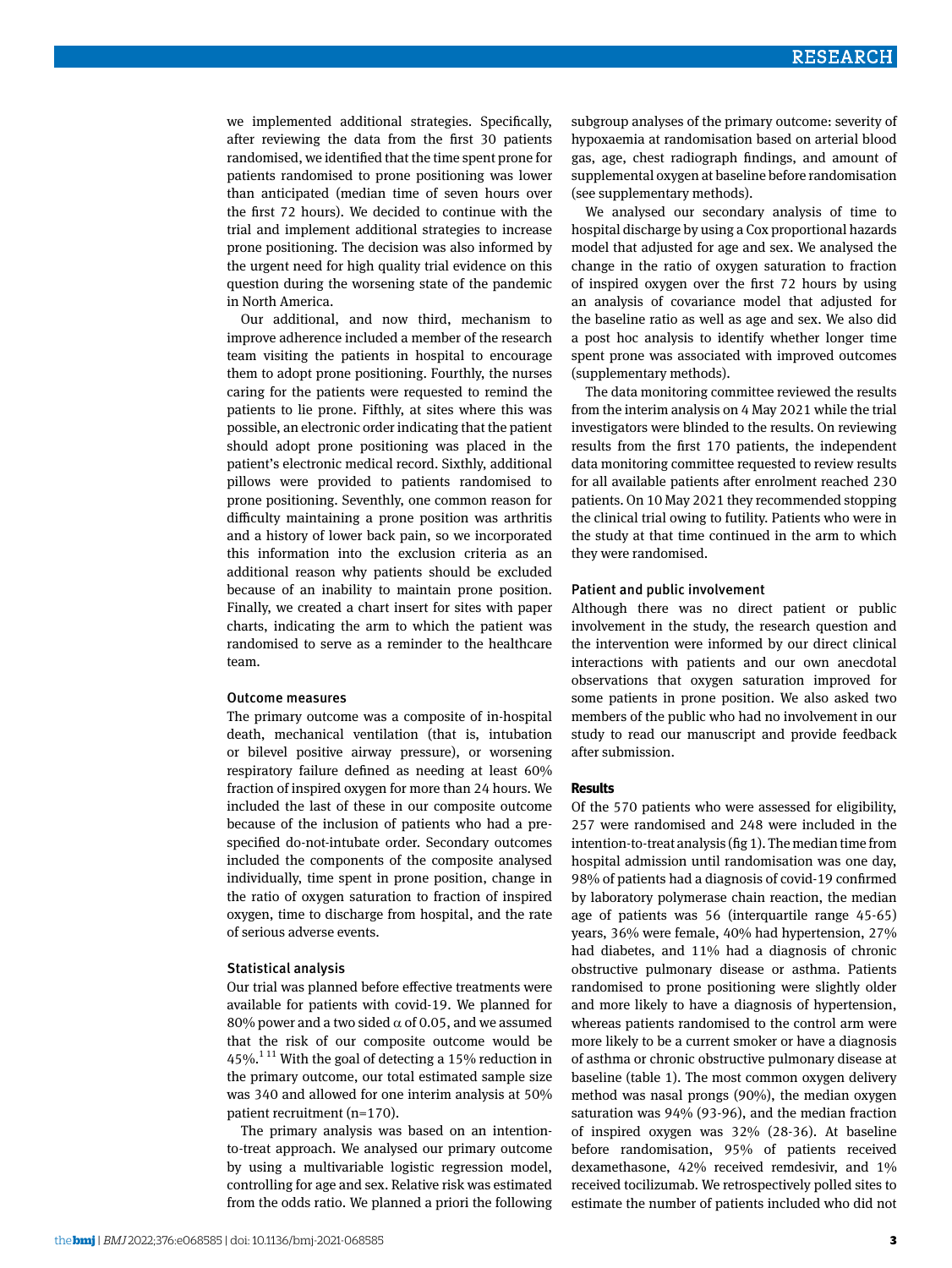

Fig 1 | Enrolment and randomisation of participants. Among patients who withdrew owing to lack of consent, this occurred because trial allowed for deferred consent. Among patients who withdrew because they were ineligible, that was because one patient was on room air at time of randomisation and one patient was on >50% fraction of inspired oxygen (FiO2) at time of randomisation. Data for four patients who withdrew in prone arm were analysed up until withdrawal. Data from three patients who did not consent or were ineligible were not analysed. ICU=intensive care unit

speak English. One site reported that 0% of patients did not speak English, five sites reported 1-10%, five sites reported 11-20%, one site reported 21-30%, and one site reported >30%.

The median total time spent in prone position up to the first 72 hours was 6 (1.5-12.8) hours in patients randomised to prone positioning and 0 (0- 2) hours in the control arm. After we accounted for hospital discharge or outcomes occurring within the first 72 hours, on a per day basis this equated to approximately 2.5 hours per day in the prone arm compared with 0 hours per day in the control arm in the first 72 hours.

The median time from randomisation until the primary outcome was one day. The rate of the primary outcome was similar between the prone group (18 (14%) events) and the standard of care group (17 (14%) events) (odds ratio 0.92, 95% confidence interval 0.44 to 1.92). In the subgroup analysis stratified by baseline hypoxaemia, the odds ratio for the primary outcome for patients randomised to prone compared with standard of care was 1.77 (0.69 to 4.80) for patients on more than 30% fraction of inspired oxygen and 0.26 (0.05 to 0.96) for those on up to 30% fraction of inspired oxygen (P for interaction=0.02). In the subgroup analysis stratified by age, the odds ratio for the primary outcome for patients randomised

to prone compared with standard of care was 1.52 (0.43 to 5.55) for patients 55 years and younger and 0.74 (0.30 to 1.81) for those older than 55 years (P for interaction=0.42). In our post hoc analysis stratified by adherence, the odds ratio of the primary outcome was 0.98 (0.26 to 3.73) for patients at hospitals with higher adherence and 0.96 (0.38 to 2.37) for patients at hospitals with lower adherence. The time spent prone at the high adherence sites in the prone group was four hours a day compared with one hour a day at the sites with lower adherence.

The adjusted difference in the ratio of oxygen saturation to fraction of inspired oxygen from the time of randomisation until 72 hours was similar between the two groups (table 2; fig 2). The median time to hospital discharge was 5 (3-9) days for the prone arm and 4 (3-8) days for the control arm (supplementary figure). Serious adverse events were rare and affected five (4%) patients in the prone group and three (2%) patients in the standard of care group (table 2).

#### **Discussion**

In this multicentre pragmatic randomised clinical trial of encouraging prone positioning in patients admitted to hospital with covid-19 with hypoxaemia who were not critically ill, we did not observe improvements in the risk of the composite of death, mechanical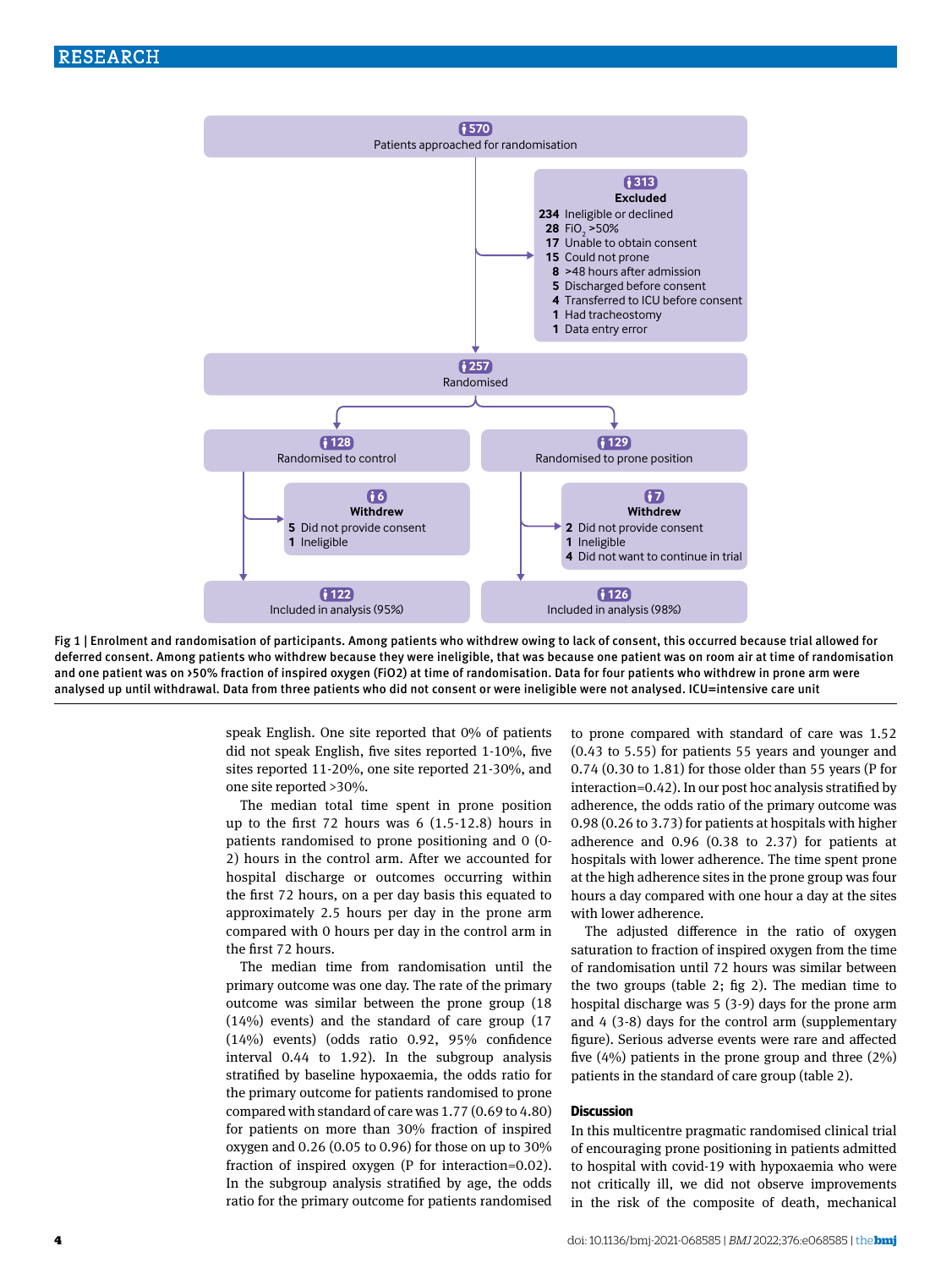Table 1 | Baseline characteristics of included patients. Values are numbers (percentages) unless stated otherwise

| Characteristics                                   | Prone $(n=126)$ | Control $(n=122)$ |
|---------------------------------------------------|-----------------|-------------------|
| Median (IQR) age, years                           | 59.5 (45-68)    | 54 (44-62)        |
| Age group:                                        |                 |                   |
| <50 years                                         | 37(29)          | 44 (36)           |
| 50-70 years                                       | 67(53)          | 66 (54)           |
| >70 years                                         | 22(17)          | 12(10)            |
| Female sex                                        | 44 (35)         | 45 (37)           |
| Comorbid conditions:                              |                 |                   |
| <b>Diabetes</b>                                   | 36 (29)         | 31(25)            |
| Hypertension                                      | 56 (44)         | 42 (34)           |
| Current smoker                                    | 0(0)            | 7(6)              |
| COPD or asthma                                    | 12(10)          | 15(12)            |
| Heart failure                                     | 4(3)            | 2(2)              |
| Illness severity:                                 |                 |                   |
| Median (IQR) lymphocyte count, 10 <sup>9</sup> /L | $0.8(0.6-1.1)$  | $0.9(0.6-1.2)$    |
| Median (IQR) creatinine, µmol/L                   | 79 (66-97)      | 78 (65-94)        |
| Median (IQR) systolic BP, mm Hg                   | 124 (116-135)   | 121 (112-130)     |
| Median (IQR) oxygen saturation, %                 | 94 (93-95)      | 94 (93-96)        |
| Median (IQR) FiO <sub>2</sub> , %                 | 32 (28-36)      | 32 (28-36)        |
| Median (IQR) S/F ratio                            | 303 (261-336)   | 305 (267-339)     |
| FiO <sub>2</sub> delivery method:                 |                 |                   |
| Nasal prong                                       | 110 (87)        | 112 (92)          |
| High flow nasal cannula                           | 5(4)            | 2(2)              |
| Face mask                                         | 8(6)            | 7(6)              |
| Drug treatment:                                   |                 |                   |
| Dexamethasone                                     | 117 (93)        | 119 (98)          |
| Remdesivir                                        | 56 (44)         | 48 (39)           |
| Tocilizumab                                       | 0(0)            | 2(2)              |
| Code status:                                      |                 |                   |
| Full code                                         | 113 (90)        | 116 (95)          |
| Do not resuscitate                                | 5(4)            | 0(0)              |
| Other                                             | 7(6)            | 6(5)              |
|                                                   |                 |                   |

<2% missing data for included variables.

BP=blood pressure; COPD=chronic obstructive pulmonary disease; FiO<sub>2</sub>=fraction of inspired oxygen; IQR=interquartile range; S/F ratio=ratio of saturation of oxygen to fraction of inspired oxygen

> ventilation, or worsening respiratory failure. However, the wide confidence intervals preclude definitively ruling out benefit or harm. Additionally, although we also did not observe improvements in oxygenation, the overall time spent prone per day was lower than planned despite inclusion and exclusion criteria identifying patients most likely to be able to lie prone and interventions to encourage adherence.

#### Comparison with other studies

Initial reports suggested that prone positioning might be potentially lifesaving for patients admitted to hospital with covid-19.<sup>6</sup> However, early data were based on anecdotal reports and small case series. In the largest available studies of patients on a medical ward, the duration of prone positioning was often not reported, $12$  and when reported it was typically less than three hours a day.<sup>6</sup> Most of these studies focused on oxygenation rather than clinical outcomes and identified improvements in oxygenation while the patient was prone, but improvements did not necessarily persist after prone positioning was stopped.<sup>6</sup> The one available randomised trial for patients with mild hypoxaemia showed no improvement in oxygenation, but the trial was small and was stopped early because of poor adherence (that is, mean duration of 1.6 hours spent prone in the

first 72 hours).<sup>9</sup> Our study found that patients did not adhere to a prolonged time spent prone, and we saw no sustained improvement in oxygenation related to prone positioning. Specifically, the change in the ratio of oxygen saturation to fraction of inspired oxygen was similar in the two groups over the first 72 hours. Furthermore, the rate of worsening respiratory failure, intubation, or death was similar in the two groups.

The time spent prone in our study can be characterised as "low intensity prone positioning." We did not intend this a priori; rather, our study planned for two hour sessions of prone positioning four times a day and prone sleeping at night. However, despite inclusion and exclusion criteria aimed at identifying people able to prone independently and with reminders to patients by nurses, physicians, and study team members, this was not achieved. The most common reason for the lack of adherence that patients would anecdotally report to research coordinators was discomfort. This feedback, coupled with the results from our study, confirms that simply instructing patients to lie prone and providing them with reminders is insufficient for most patients to spend a prolonged period in the prone position.

Contrasting the low adherence to prone positioning in our study to prone positioning of patients who are in the intensive care unit is important. Time spent prone in the intensive care unit can be directly controlled by the healthcare team because patients who are receiving invasive mechanical ventilation are typically sedated and potentially also receiving neuromuscular blockade. In earlier trials of mechanically ventilated patients with acute respiratory distress syndrome without covid-19, a mortality benefit was observed only with longer durations of prone positioning, typically more than 12 hours or 16 hours.<sup>13 14</sup> Benefits of prone positioning in patients in the intensive care unit with acute respiratory distress syndrome were not observed in earlier trials that had shorter durations of prone positioning (that is, less than 12 hours a day).<sup>13</sup> In a meta-trial (n=6 individual trials) of prone positioning in patients with covid-19 on high flow nasal cannulas (median fraction of inspired oxygen at randomisation of 60%), the median duration of prone positioning per day was less than five hours, with the exception of study sites in Mexico where it was 8.6 hours per day. $^{10}$ The overall meta-analysis identified a lower risk of the primary outcome for patients randomised to prone positioning; however, notably, only the trial in Mexico identified a lower relative risk of the primary outcome on its own. In addition to the measures we adopted, the trial in Mexico implemented three strategies that may explain the improved adherence to prone positioning. Firstly, study investigators typically corresponded with onsite healthcare providers three times a day to emphasise adherence to prone position. Secondly, they had a critical care physician available 24 hours a day who was committed to ensuring adherence to the protocol. Thirdly, they included labels on the head of the patient's bed to provide a constant reminder to the patient and the healthcare team. Moreover, the patients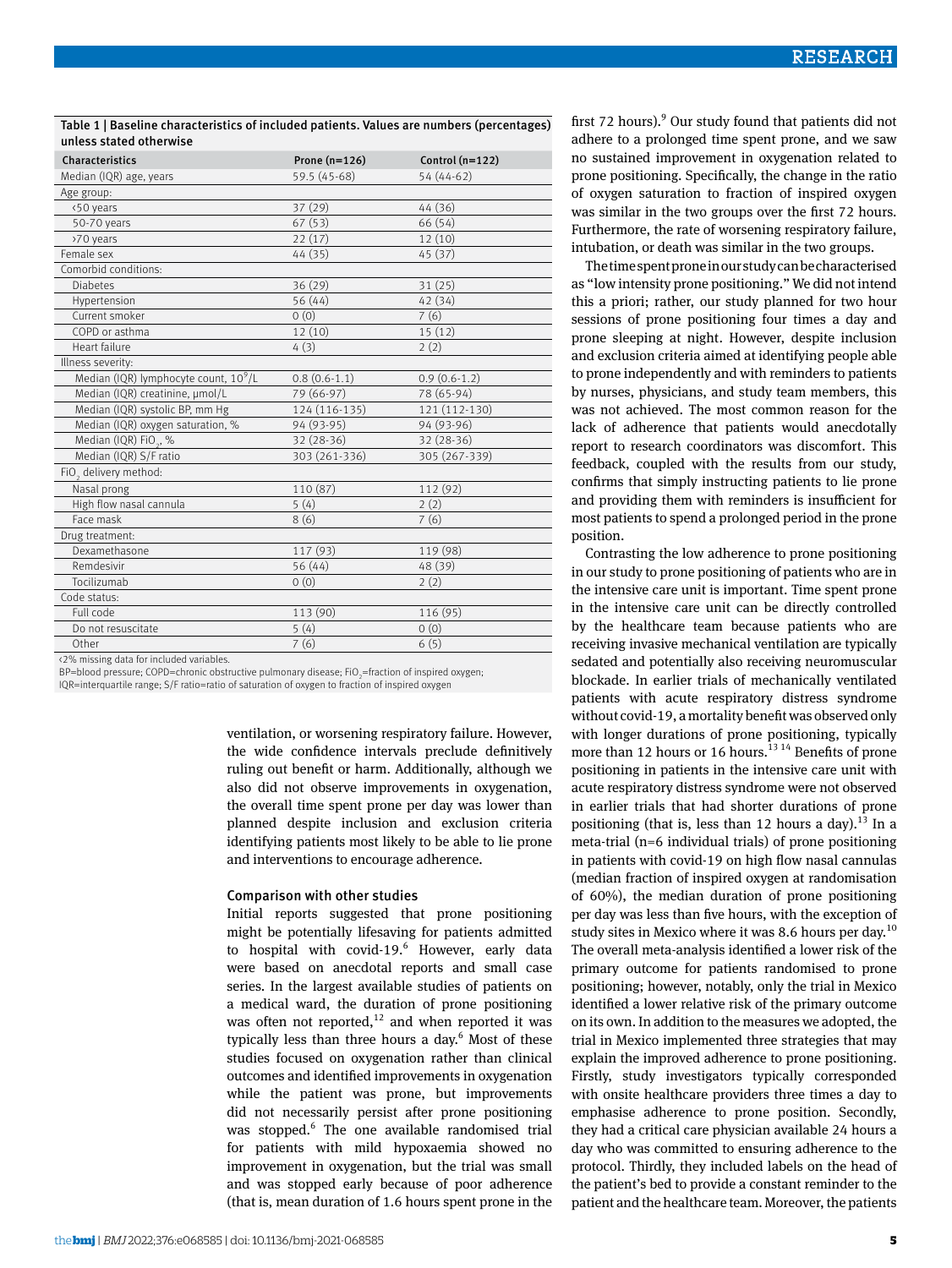| Table 2   Primary and secondary study outcomes. Values are numbers (percentages) unless stated otherwise |                 |                   |                                  |  |
|----------------------------------------------------------------------------------------------------------|-----------------|-------------------|----------------------------------|--|
|                                                                                                          | Prone $(n=126)$ | Control $(n=122)$ | Effect estimate (95% CI)         |  |
| Primary outcome                                                                                          |                 |                   |                                  |  |
| Composite of death, mechanical ventilation, and FiO.>60                                                  | 18 (14)         | 17(14)            | OR*: 0.92 (0.44 to 1.92)         |  |
| Components of composite:                                                                                 |                 |                   |                                  |  |
| Death                                                                                                    | 1(1)            | 1(1)              | $\sim$                           |  |
| Mechanical ventilation                                                                                   | 6(5)            | 5(4)              |                                  |  |
| Fi0, >60%                                                                                                | 18(14)          | 17(14)            |                                  |  |
| <b>Secondary outcomes</b>                                                                                |                 |                   |                                  |  |
| Median (IQR) S/F ratio after 72 hours                                                                    | 336 (216-438)   | 336 (232-443)     | $MDt: 8 (-18 to 35)$             |  |
| Median (IQR) change in S/F ratio in first 72 hours                                                       | $14 (-52-94)$   | $49 (-32-102)$    | MD <sub>1</sub> : 20 (-17 to 36) |  |
| Median (IQR) days to discharge                                                                           | $5(3-9)$        | $4(3-8)$          | HR: 0.83 (0.64 to 1.08)          |  |
| Discharged                                                                                               | 115(91)         | 118 (97)          | $\sim$                           |  |
| Serious adverse events                                                                                   |                 |                   |                                  |  |
| Serious adverse event composite                                                                          | 5(4)            | 3(2)              | OR: 1.37 (0.32 to 6.96)          |  |
| Components of composite:                                                                                 |                 |                   |                                  |  |
| Aspiration pneumonia                                                                                     | 2(2)            | 1(1)              | OR: 1.38 (0.12 to 31.53)         |  |
| Venous thromboembolism                                                                                   | 3(2)            | 2(2)              | OR: 1.35 (0.22 to 10.57)         |  |
| Other                                                                                                    | 0(0)            | 0(0)              |                                  |  |
| Hours spent prone                                                                                        |                 |                   |                                  |  |
| Median (IQR) in first 72 hours                                                                           | $6(1.5-12.8)$   | $0(0-2)$          | MD: 6.0 (4.0 to 7.9)             |  |
| Missing first 72 hours                                                                                   | 8(6)            | 5(4)              |                                  |  |
| Median (IQR) from 72 hours to 7 days                                                                     | $0(0-12)$       | $0(0-0)$          | MD: 4.3 (1.7 to 6.9)             |  |
| Missing 72 hours to 7 days                                                                               | 13(10)          | 12(10)            |                                  |  |

For primary outcome, risk difference was −0.01 (95% CI −0.07 to 0.10) and risk ratio was 0.93 (0.48 to 1.70).

CI=confidence interval; FiO<sub>2</sub>=fraction of inspired oxygen; HR=hazard ratio; IQR=interquartile range; MD=mean difference; OR=odds ratio; S/F ratio=ratio of saturation of oxygen to fraction of inspired oxygen.

\*Adjusted for age and sex.

†Adjusted for baseline S/F ratio as well as age and sex.

in this meta-trial were all on high flow nasal cannulas and thus more likely to be in an intensive care unit and have a lower nurse-to-patient ratio. Additional trials of prone positioning of ward patients will help to identify alternative strategies to increase adherence to prone positioning in the non-intubated patient and determine whether a sustained physiological benefit exists across a certain subgroup that translates to improved clinical outcomes (for example, non-intubated patients with a higher severity of acute respiratory failure). On the basis of the adherence we observed in our trial, innovative, more directive strategies may be needed to encourage awake patients to adopt a prone position for more than a few hours each day.



Fig 2 | Change in ratio of oxygen saturation to fraction of inspired oxygen (S/F ratio) over time. Creating this curve was a two step process. (1) Hourly linear interpolation of each patient's measurements. Median number of measurements per person within first 72 hours was 9 (interquartile range 6-12), and median time between first and last reading (within first 72 hours) was 55 (45- 65) hours. No extrapolation was used; patients with only one measurement were excluded. (2) Calculation of mean and confidence interval at each hour for each cohort

To understand how longer duration of time spent prone is associated with our primary outcome, we did a post hoc exploratory analysis and compared outcomes at the sites with the highest adherence to prone positioning compared with the sites with the lowest adherence. We found no difference in the primary outcome at the sites with the highest adherence; however, our null finding might be related to lack of statistical power because of the relatively low number of overall events or because the longer duration of prone positioning may still be insufficient for a clinically important benefit. We also did a pre-planned subgroup analysis to identify how baseline hypoxaemia may affect the efficacy of prone positioning. In that analysis, we identified a lower risk of the primary outcome for patients randomised to prone positioning who needed 30% fraction of inspired oxygen or lower at the time of randomisation. This should be considered hypothesis generating, however, because of the low overall number of events, which increases the possibility of chance alone underlying our observed findings. Future studies are needed to identify whether this finding is replicable and robust across other protocols.

#### Strengths and limitations of study

Our study has several strengths. Firstly, it was pragmatic and multicentred and included both academic and community hospitals. We anticipate that our results reflect the effectiveness of real world interventions to encourage prone positioning in similar healthcare settings. Secondly, we collected a physiological outcome (oxygenation) and clinically relevant outcomes (death or mechanical ventilation), and we included patients with a do-not-resuscitate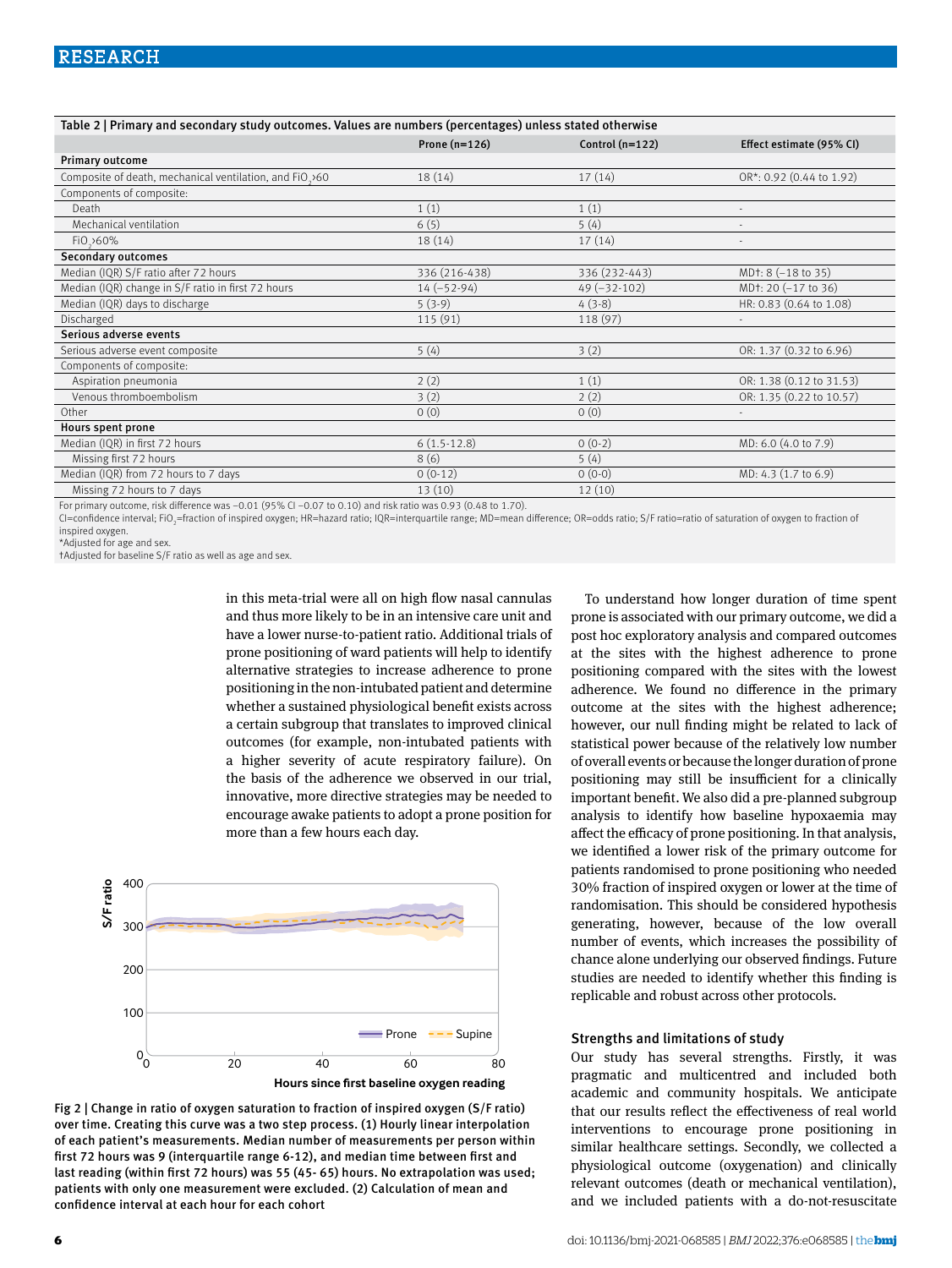order to enhance generalisability and surrogates for healthcare utilisation (for example, need for more than 60% fraction of inspired oxygen and length of hospital stay). Thirdly, unlike most of the available published studies, our trial included data on the potential risks of prone positioning.

The most important limitation of our study was poor adherence to time spent prone. As described, this probably reflects the real world challenges of lying in a prone position when sick with a respiratory and multisystem viral illness and without high nurse-topatient ratios. Future studies are needed to determine whether a greater amount of time spent in the prone position is associated with clinical benefit, including whether specific devices or interventions (for example, smartphone apps, pillows/padding, prone positioning teams) can increase time spent prone. Furthermore, the time spent prone was self-reported and thus at risk of recall bias, which may have resulted in overestimates or underestimates of the time spent prone. Secondly, our expected event rate was lower than anticipated because our study was planned before effective treatments became available. These treatments (for example, dexamethasone, remdesivir, tocilizumab), at least in part, resulted in a lower event rate than we anticipated, so larger randomised trials would be needed to identify a smaller absolute risk reduction. Thirdly, we lacked data on use of personal protective equipment and the number of times a healthcare provider had to enter the room to help to reposition a patient to aid with prone positioning. Both are important to evaluate when considering the potential drawbacks of prone positioning. Fourthly, fraction of inspired oxygen for non-intubated patients depends on multiple physiological factors and needs to be estimated for certain devices (for example, a nonrebreather mask) on the basis of the flow rate of oxygen delivered.

#### Conclusions

In our multicentre pragmatic randomised clinical trial of encouraging prone positioning in patients admitted to hospital with covid-19 who were hypoxaemic but not critically ill, we did not observe improvements in the risk of the composite of death, mechanical ventilation, or worsening respiratory failure. However, the wide confidence intervals preclude definitively ruling out benefit or harm. The trial was stopped early on the basis of the futility of finding the prespecified effect size. Ongoing studies are evaluating whether prone positioning might be beneficial for non-intubated patients with more severe forms of hypoxaemia. The poor adherence to prone positioning that we observed highlights that it is generally not well tolerated and innovative approaches are needed to improve adherence.

#### **AUTHOR AFFILIATIONS**

 $\overline{1}$ Division of General Internal Medicine, Sinai Health, Toronto, ON, Canada

<sup>2</sup> General Internal Medicine, Department of Medicine, University of Toronto, Toronto, ON, Canada

<sup>3</sup> Mount Sinai Hospital, Interdepartmental Division of Critical Care Medicine, Toronto, ON, Canada

4 University Health Network, Division of General Internal Medicine and Geriatrics, Toronto, ON, Canada

5 Division of Respirology, Sunnybrook Health Sciences Centre, Toronto, ON, Canada

6 Department of Medicine, William Osler Health System, Brampton, ON, Canada

7 University Health Network, Interdepartmental Division of Critical Care Medicine, Toronto, ON, Canada

<sup>8</sup>The Applied Health Research Centre (AHRC), Li Ka Shing Knowledge Institute of St. Michael's Hospital, Toronto, ON, Canada <sup>9</sup> Division of General Internal Medicine, St Michael's Hospital, Unity Health Toronto, Toronto, ON, Canada

<sup>10</sup>Division of General Internal Medicine and Geriatrics, Sinai Health System and University Health Network, Toronto, ON, Canada

11Department of Medicine, Sunnybrook Health Sciences Centre, Toronto, ON, Canada

<sup>12</sup> Division of General Internal Medicine, St Joseph's Health Centre, Unity Health Toronto, ON, Canada

<sup>13</sup> Department of Medicine, University of Toronto, Toronto, ON, Canada

 $14$ Institute for Better Health, Trillium Health Partners, Mississauga, ON, Canada

<sup>15</sup>Department of Medicine, Beth Israel Deaconess Medical Center, Boston, MA, USA

<sup>16</sup>Department of Medicine, Division of Hospital Medicine, Northwestern University, Feinberg School of Medicine, Chicago, IL, **IISA** 

<sup>17</sup>Department of Medicine, Scarborough Health Network, Scarborough, ON, Canada

18Department of Medicine, Humber River Hospital, Toronto, ON, Canada

<sup>19</sup> Department of Medicine, Ottawa Hospital Research Institute at the University of Ottawa, Ottawa, ON, Canada

20Unity Health Toronto, Toronto, ON, Canada

We thank Art Slutsky and Kevin Thorpe, who comprised our Data Monitoring Committee. We also thank our Steering Committee (Robert Fowler, Margaret Herridge, Irfan Dhalla, Kevin Venus, Laveena Munshi, Lee Fidler, Peter Juni, Bruno R da Costa, Keith Gunaratne, Lianne Jeffs) and the research ethics boards and contracts departments who provided expedited review of our trial so that we could launch it expeditiously in the setting of the covid-19 pandemic. Finally, and most importantly, we are deeply grateful to the trial participants who chose to participate in a clinical trial while enduring this serious illness.

Contributors: All authors contributed to study concept and design, data acquisition, and data analysis/interpretation. MF drafted the manuscript. All authors provided critical revisions on the manuscript. The corresponding author attests that all listed authors meet authorship criteria and that no others meeting the criteria have been omitted. MF is the guarantor.

COVID-PRONE investigators: Marcelo Falappa (Sinai Health), Afsaneh Raissi (Unity Health Toronto), James Rassos (Unity Health Toronto), Kieran Quinn (Sinai Health), Nicole Thompson (Northwestern University), Jovana Despot (Ottawa Hospital Research Institute), Martin Antonio Romano (Trillium Health Partners), Laura Walker (Unity Health Toronto), Ajay Bhasin (Northwestern University), Caleb Charlebois (Northern Ontario School of Medicine), Danielle Steker (Northwestern University), Alexi Gosset (University of Toronto), Moira Kapral (University Health Network), Andrew Ahn (Harvard Medical School), John Lapp (Queen's University), Michael Detsky (Sinai Health), Lucas Castellani (Sault Area Hospital), Christine Soong (Sinai Health).

Funding: This study was funded by St Michael's Hospital Innovation Fund, the Sinai Health Research Fund, and Sunnybrook Health Sciences Centre Alternate Funding Plan Innovation Fund. The funders had no role in considering the study design or in the collection, analysis, or interpretation of data, the writing of the report, or the decision to submit the article for publication.

Competing interests: All authors have completed the ICMJE uniform disclosure form at [www.icmje.org/disclosure-of-interest/](http://www.icmje.org/disclosure-of-interest/)  and declare: the study was funded by St Michael's Hospital Innovation Fund, the Sinai Health Research Fund, and Sunnybrook